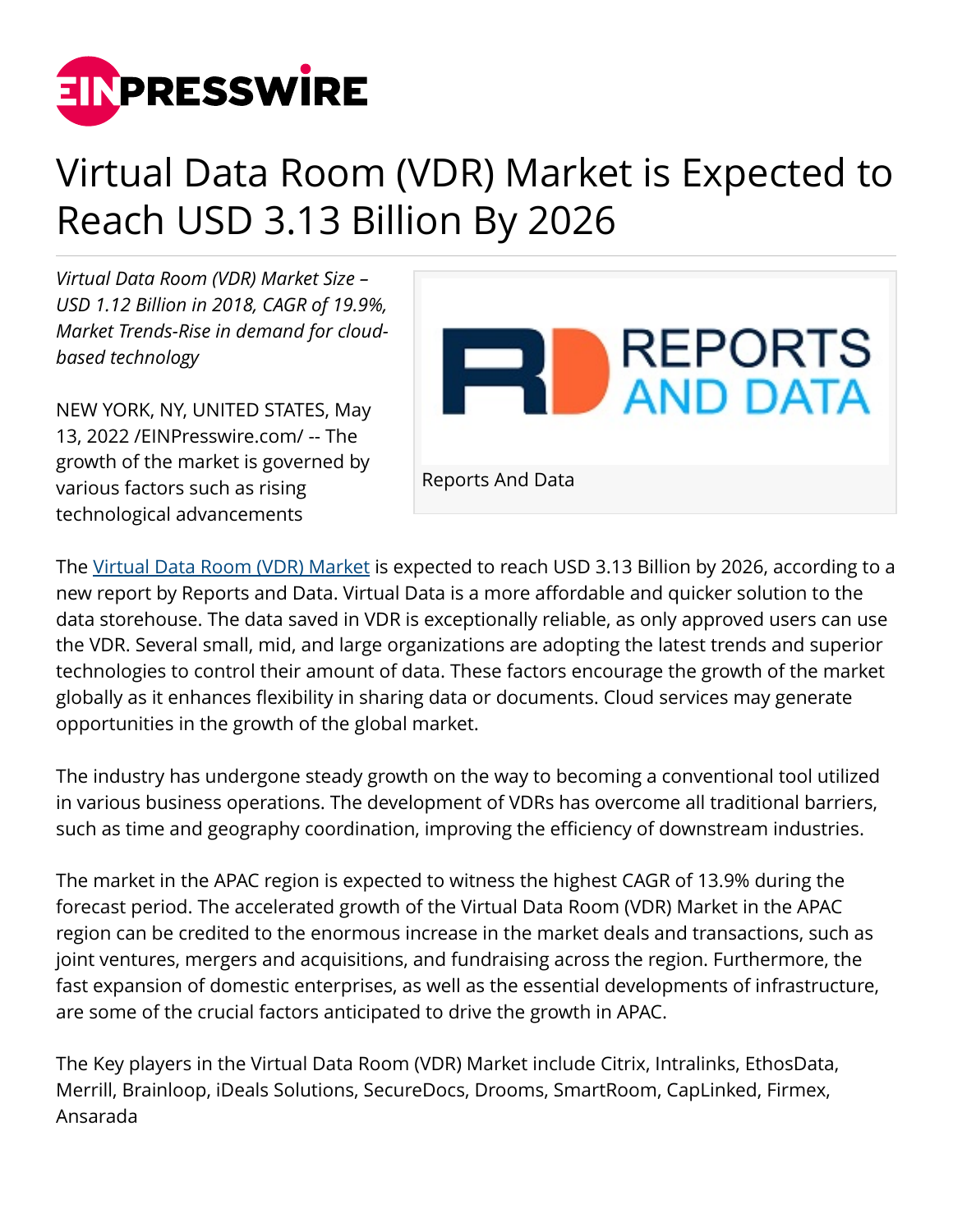Further key findings from the report suggest

• The Virtual Data Room (VDR) Market is estimated to reach USD 3.13 Billion by 2026, at a CAGR of 13.5% during the forecast period.

• The software component accounted for a larger share of 61.1% of the market in 2018.

• The cloud deployment is anticipated to grow at a higher rate of 14.0% during the forecast period.

• The retail and ecommerce application segment is anticipated to grow at the highest rate of 13.6% during the forecast period.

• The Small & Medium Enterprises (SMEs) organization is anticipated to grow at a higher rate of 13.6% during the forecast period.

• The workforce management function segment is anticipated to grow at the highest rate of 13.6% during the forecast period.

• North America region accounted for the largest share of 31.3% of the market in 2018. The more eminent security option presented by virtual data room software along with multiple user interface allows extended exposure for businesses when opting for global transactions. The more agile documentation method through update of data and systemized synchronization preserves both times as well as the value for the company succeeding in the higher application of virtual data room in this region.

• Various players are developing strategies to mark their presence in the industry. • Citrix Systems published its Citrix ADC (application delivery controller) and Citrix SD-WAN (specifically, a virtual instance of its SD-WAN appliance) in April 2019, which was designed to be made accessible in May 2019 on the GCP Marketplace.

To identify the key trends in the industry, click on the link below: <https://www.reportsanddata.com/report-detail/virtual-data-room-vdr-market>

For the purpose of this study, Reports and Data have segmented the market on the basis of Deployment, Component, Application, Function, Organization, and region:

Deployment Outlook (Revenue, USD Million; 2016-2026)

• On-Premise • Cloud

Component Outlook (Revenue, USD Million; 2016-2026)

• Software

• Services

Application Outlook (Revenue, USD Million; 2016-2026)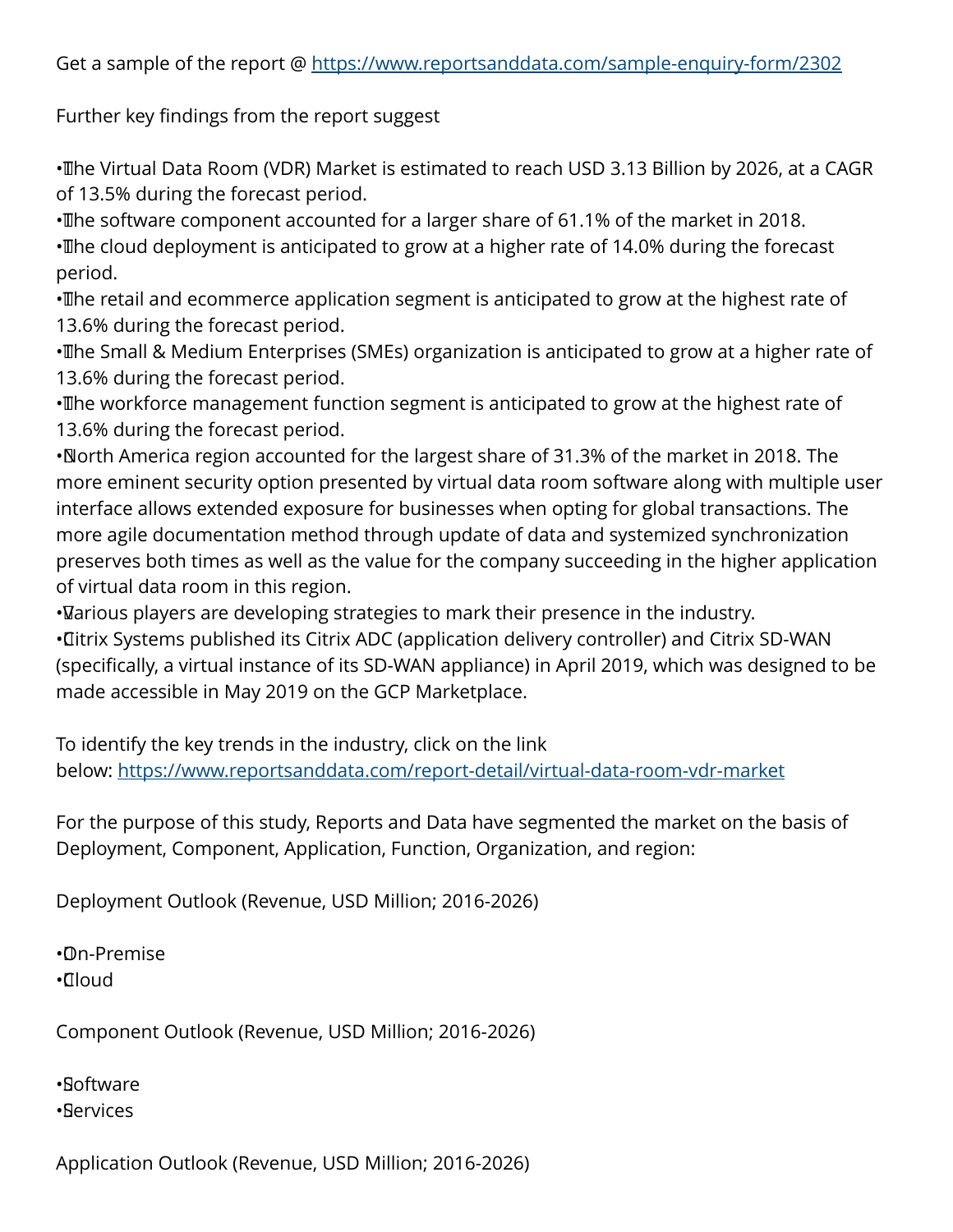• Telecommunications and IT

- • Retail and Ecommerce
- • Government
- • Healthcare and Life Sciences
- • Others

Function Outlook (Revenue, USD Million; 2016-2026)

• Finance

- • Workforce Management
- • Marketing and Sales
- • Compliance and Legal

Organization size Outlook (Revenue, USD Million; 2016-2026)

• Large Enterprises • Small & Medium Enterprises (SMEs)

Request a customized copy of the report @ [https://www.reportsanddata.com/request](https://www.reportsanddata.com/request-customization-form/2302)[customization-form/2302](https://www.reportsanddata.com/request-customization-form/2302)

Regional Outlook (Revenue, USD Million; 2016-2026)

• North America

• Europe

- • Asia Pacific
- • Latin America
- • Middle East & Africa

Table of Content:

• Global Virtual Data Room (VDR) Market Overview

- • Economic Impact on Industry
- • Market Competition by Manufacturers
- • Production, Revenue (Value) by Region
- • Market Effect Factors Analysis
- • Industrial Chain, Sourcing Strategy and Downstream Buyers
- • Supply (Production), Consumption, Export, Import by Regions
- • Production, Revenue (Value), Price Trend by Type
- • Global Virtual Data Room (VDR) Market Forecast
- • Global Virtual Data Room (VDR) Market Analysis by Application
- • Manufacturing Cost Analysis